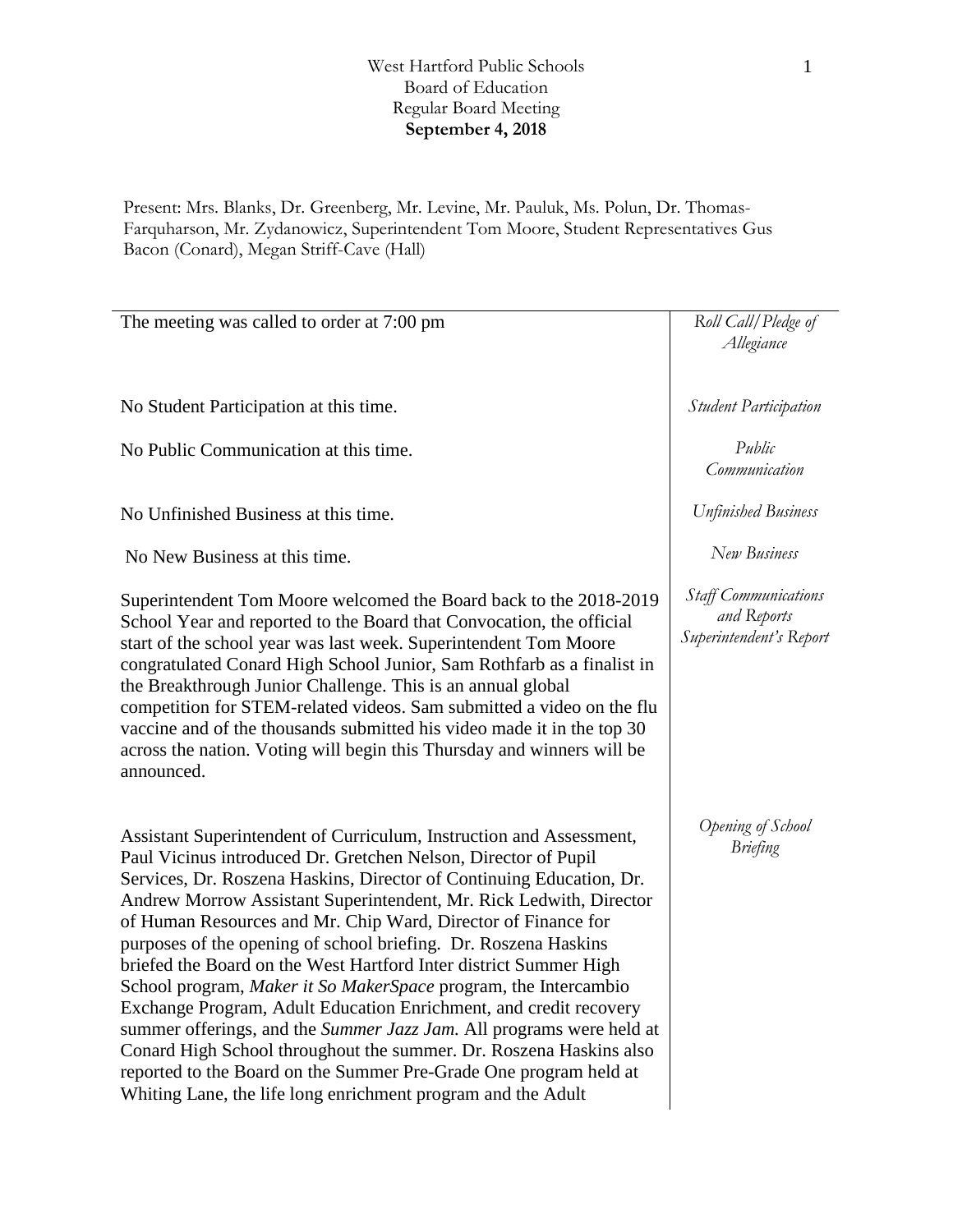Education- High School Diploma Program and the Citizenship Class. The Board asked questions on funding for these programs as well as the Summer Jazz Performances and citizenship testing and graduation. Dr. Gretchen Nelson briefed the Board on the Extended School Year (ESY) program, thanking Mr. Mike Davis and Ms. Susan Holt for putting the program together. This year there were 32 classes offered and 348 students participating. Dr. Nelson also reported to the Board on the state mandates and standards, reporting that West Hartford has maintained its NAEYC (National Association for the Education of Young Children) accreditation. Dr. Nelson spoke on staff hiring and welcomed Melissa Cook as a new Department Supervisor to Pupil Services. The Board asked questions regarding the ESY programs attendance numbers and instructional time.

Assistant Superintendent Paul Vicinus reported to the Board on the summer course offerings including Summer Connections, Summer ESOL program, the HANOC Race through the summer program, Project SPARK, AP Boot Camp, Intercambio (Spanish Exchange Program), Chinese Summer and Fall Programs, the Student Leadership Program and the Summer Reading Program. Mr. Vicinus also briefed the Board on the District's Professional Development, including Extended Leadership, Advanced Placement Teacher Training, New Teacher Orientation, and Convocation. The Board asked questions regarding the Intercambio and Chinese programs, costs and contributions, and Project SPARK.

Dr. Andrew Morrow briefed the Board on the summer activities in the areas of buildings and grounds, information technology and transportation. Dr. Morrow spoke in regard to Plant and Facilities capital improvements, smaller improvement projects, and routine maintenance and cleaning. The Information and Technology Department implemented Accela Ecollect for PowerSchool, a flexible online data collection platform to facilitate the transition to paperless across all facets of school business, and School Messenger with direct PowerSchool integration, which will replace Blackboard Connect, saving the district \$10,000 per year. Dr. Morrow reported on a new contract with First Student Transportation which includes new buses with digital visual/audio monitoring system and a child check system where each bus is equipped so that the driver must walk to the back of the bus to engage a switch indicating they have walked to the rear of the bus while checking for students. The Board asked questions regarding the parking at Hall High School, the air conditioning at Conard and the food diversion program. The Board also asked on feedback from the Hall High School neighbors with regard to construction.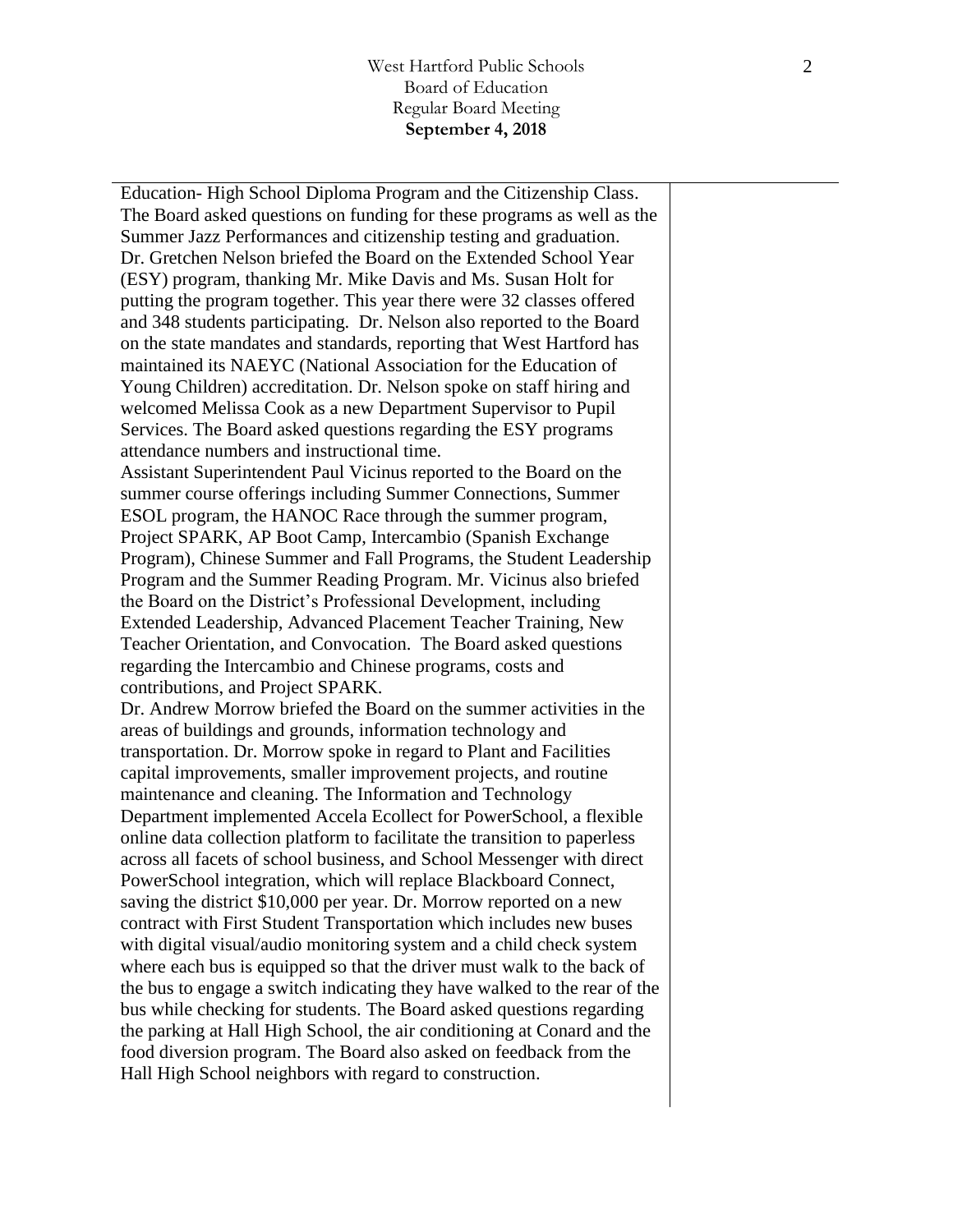Mr. Rick Ledwith briefed the Board on the recruitment results of the 2018-19 School Year, the retirement and resignation of staff and new contracted teachers and administrators. Mr. Ledwith also reported to the Board on the diversity of professional staff and gave an update on the teacher negotiations timeline. The Board asked questions regarding the teachers and administrative contract.

Mr. Chip Ward briefed the Board on the 2018-19 first day of school enrollments, noting we opened the school year successfully with a total K-12 enrollment of 9,339 students, which is 61 students lower than last year, and with 28 fewer students than projected. Mr. Ward also noted that these are just preliminary numbers as enrollments change during September as class rosters are reviewed and updated. The official enrollment report will be given at the second Board meeting in October reflecting the October 1 enrollment data. The Board asked questions regarding the enrollment numbers, class size and projections.

Ms. Polun moved and Mrs. Blanks seconded:

THAT the Board of Education approve the minutes, as revised, of the Regular Board of Education meeting of June 5, 2018.

Motion passed.

Mr. Zydanowicz moved and Mrs. Blanks seconded:

THAT the Board of Education approve the minutes of the Special Board of Education meeting of June 18, 2018.

Motion passed.

Student Representative Gus Bacon reported on Conard's LinkCrew, orientation and the beginning of fall sports. Student Representative Megan Striff-Cave reported on Hall's LinkCrew, fall sports, the clubs and activities fair, and the positive feedback on the new Science classrooms.

Mrs. Blanks reported on Smith STEM's great first day of school. Mr. Pauluk reported on the flagpole ceremony held at Bugbee. Dr. Thomas-Farquharson reported on first day of school at Charter Oak.

*Routine Matters*

*Approval Of Minutes*

*Information and Reports*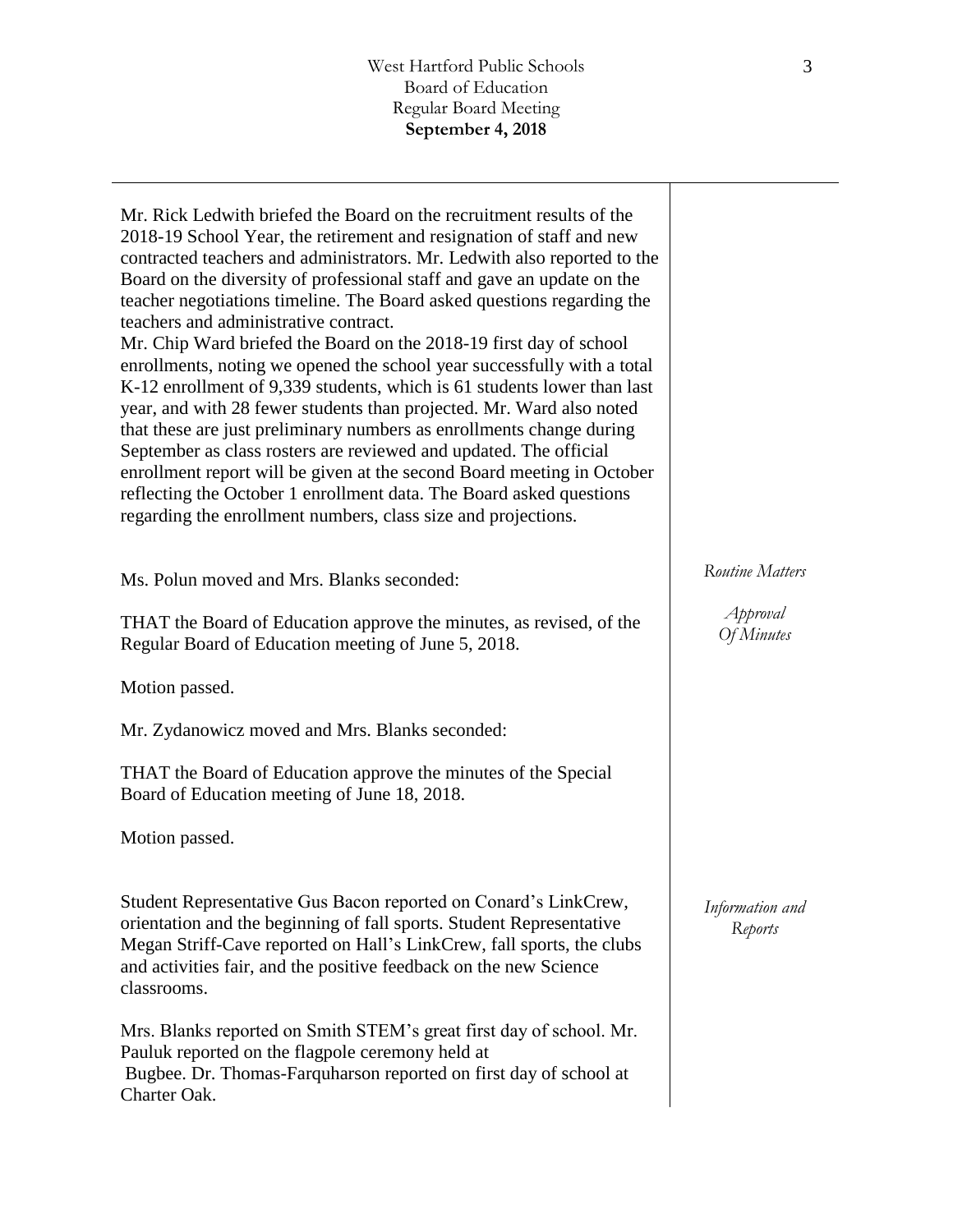| Dr. Cheryl Greenberg announced the following meeting dates:                  | <b>Future Business:</b><br>Announcement of<br><b>Meeting Dates</b> |
|------------------------------------------------------------------------------|--------------------------------------------------------------------|
| 1. Tuesday, October 2, 2018, Regular Board of Education meeting,             |                                                                    |
| Town Hall, 50 South Main Street, room 314, Legislative<br>Chamber, 7:00 p.m. |                                                                    |
| 2. Tuesday, October 16, 2018, Regular Board of Education                     |                                                                    |
| meeting, Town Hall, 50 South Main Street, room 314,                          |                                                                    |
| Legislative Chamber, 7:00 p.m.                                               | Request for future                                                 |
| No requests for future agenda items.                                         | Agenda Items                                                       |
| No comments from visitors at this time.                                      | Comments from<br><i>Visitors</i>                                   |
|                                                                              | Adjournment                                                        |
| Ms. Polun moved and Mrs. Blanks seconded:                                    |                                                                    |
| THAT the Board of Education adjourn at 9:00 p.m.<br>Motion passed.           |                                                                    |
| ATTEST:                                                                      |                                                                    |
| Dr. Cheryl Greenberg, Chairperson<br>Dave Pauluk, Secretary                  |                                                                    |
| Respectfully submitted by: Mrs. C. Rogers, Clerk of the Board                |                                                                    |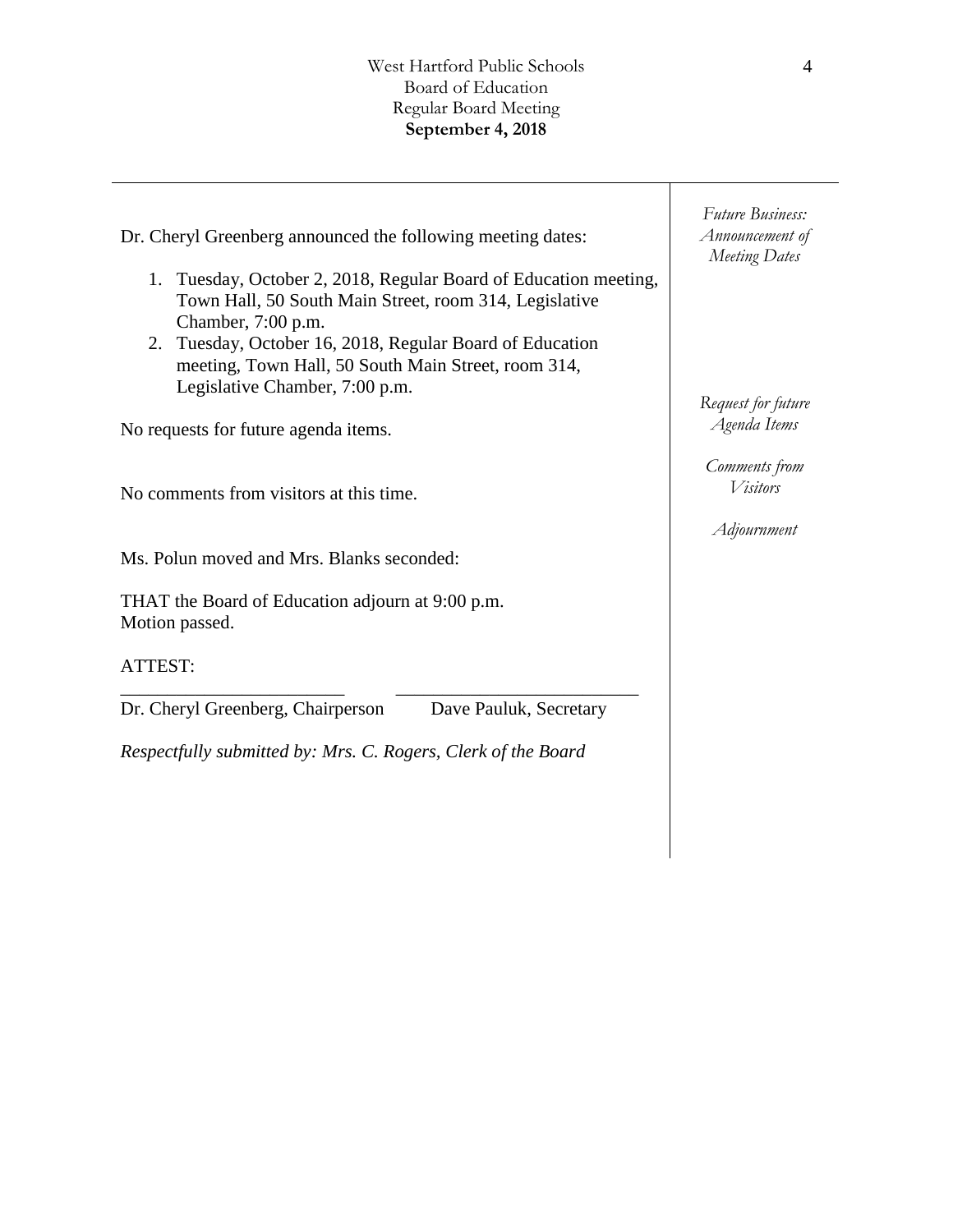